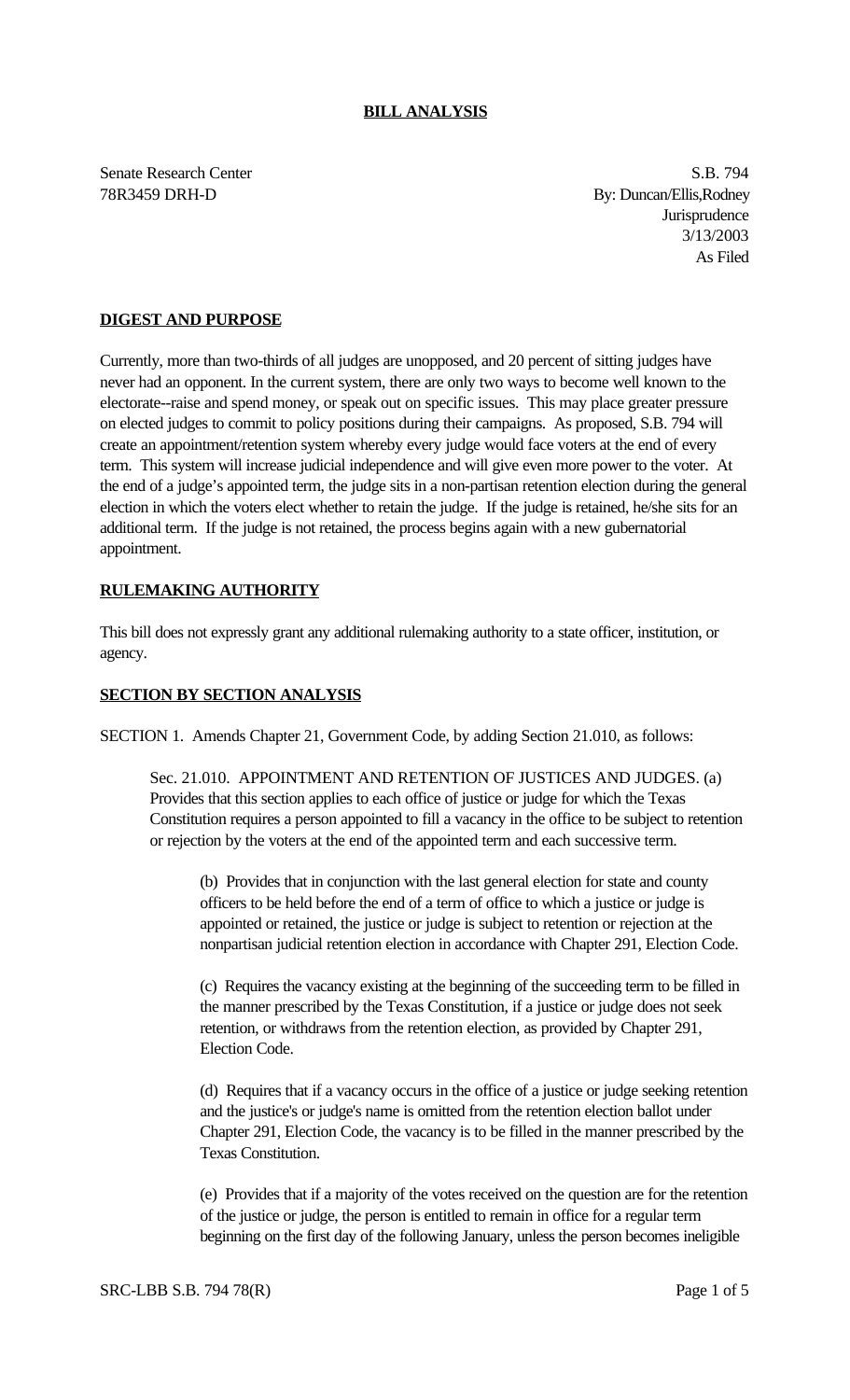or is removed as provided by law.

(f) Requires that if less than a majority of the votes received on the question are for retention, a vacancy in the office exists on the first day of the following January, and the vacancy is to be filled in the manner prescribed by the Texas Constitution.

(g) Requires that if the name of a justice or judge seeking retention appears on the retention election ballot under Chapter 291, Election Code, although a vacancy has occurred in the office, the retention election for that office has no effect, and the vacancy is to be filled in the manner prescribed by the Texas Constitution.

SECTION 2. Amends the Election Code by adding Title 17, as follows:

## TITLE 17. NONPARTISAN JUDICIAL RETENTION ELECTIONS CHAPTER 291. RETENTION ELECTION

Sec. 291.001. DECLARATION OF CANDIDACY. (a) Requires a justice or judge who seeks to continue to serve in that office to file with the secretary of state a declaration of candidacy to succeed to the next term, not later than 5 p.m. on June 1 preceding the nonpartisan judicial retention election at which the justice or judge is subject to retention or rejection.

(b) Prohibits a declaration from being filed earlier than the 30th day before the date of the filing deadline. Provides that a declaration filed by mail is considered to be filed at the time of its receipt by the appropriate authority.

(c) Provides that the filling of the subsequent vacancy for the office for which a declaration of candidacy is not filed is covered by Section 21.010, Government Code.

Sec. 291.002. WITHDRAWAL, DEATH, OR INELIGIBILITY. (a) Provides that with respect to withdrawal, death, or ineligibility of a candidate in a nonpartisan judicial retention election, this section supersedes Chapter 145A, to the extent of any conflict.

(b) Prohibits a candidate from withdrawing from the retention election after the 65th day before election day.

(c) Requires a withdrawal request to be filed with the authority with whom the withdrawing candidate's declaration of candidacy is required to be filed.

(d) Requires a candidate's name to be omitted from the retention election ballot if the candidate withdraws, dies, or is declared ineligible on or before the 65th day before election day.

(e) Requires a candidate's name to be placed on the retention election ballot, if a candidate who has made a declaration of candidacy that complies with the applicable requirements dies or is declared ineligible after the 65th day before election day.

(f) Provides that the filling of the subsequent vacancy for the office following implementation of Subsection (d) or (e) is covered by Section 21.010, Government Code.

Sec. 291.003. CERTIFICATION OF NAMES FOR PLACEMENT ON RETENTION ELECTION BALLOT. (a) Requires the secretary of state (SOS) to certify in writing for placement on the nonpartisan judicial retention election ballot the name of each candidate who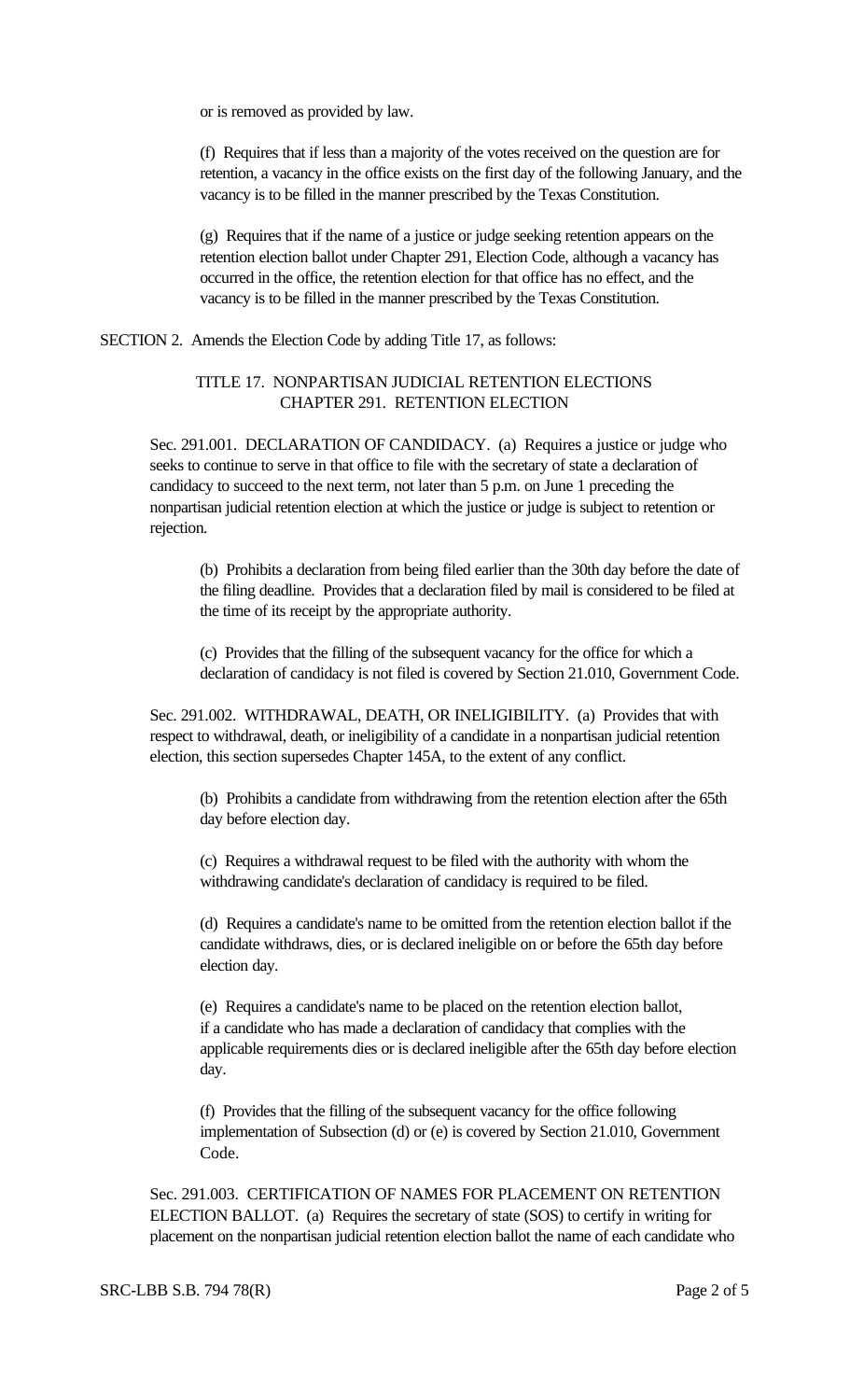files with the SOS a declaration of candidacy that complies with Section 291.001, except as provided by Subsection (c).

(b) Requires the SOS, not later than the 55th day before election day, to deliver the certification to the authority responsible for having the official ballot prepared in each county in which the candidate's name is to appear on the ballot.

(c) Prohibits a candidate's name from being certified if, before delivering the certification, the SOS learns that the name is to be omitted from the ballot under Section 291.002.

Sec. 291.004. RETENTION ELECTION BALLOT. Requires the name of the person subject to retention or rejection to be submitted to the voters on the nonpartisan judicial retention election ballot following the offices subject to election under the heading "Retention of Nonpartisan Judicial Offices," in substantially the following form:

"Shall (Justice or Judge)\_\_\_\_\_\_\_\_\_\_\_\_\_\_\_\_\_\_\_\_\_\_\_

\_\_\_\_\_\_\_\_\_\_\_\_\_\_\_\_\_\_\_\_\_\_\_\_\_\_\_\_\_\_\_\_\_\_\_\_\_\_\_\_\_\_\_\_\_\_

be retained in office as (justice or judge) of the  $(name of court)$   $?''$ 

"Yes"  $\frac{1}{\sqrt{2}}$ "No"

Sec. 291.005. GENERAL PROCEDURE FOR CONDUCT OF RETENTION ELECTION. (a) Requires the nonpartisan judicial retention election to be conducted and the results canvassed, tabulated, and reported in the manner applicable to partisan offices in the general election for state and county officers, except as otherwise provided by this code.

(b) Requires a certificate of election to be issued to a retained officer in the same manner as provided for a candidate elected to an office.

Sec. 291.006. WRITE-IN VOTING PROHIBITED. Prohibits write-in voting in a nonpartisan judicial retention election.

Sec. 291.007. POLITICAL CONTRIBUTIONS AND EXPENDITURES. Requires a candidate for retention of a judicial office that is subject to Title 15 to comply with that title in the same manner as a candidate for election to the office.

Sec. 291.008. APPLICABILITY OF OTHER PARTS OF CODE. Provides that the other titles of this code apply to a nonpartisan judicial retention election except provisions that are inconsistent with this title or that cannot feasibly be applied in a retention election.

Sec. 291.009. ADDITIONAL PROCEDURES. Requires the SOS to prescribe any additional procedures necessary for the orderly and proper administration of elections held under this chapter.

SECTION 3. Amends Section 1.005, Election Code, by amending Subdivision (9) and adding Subdivisions (25) and (26) as follows:

- (9) Provides that "independent candidate" does not include a nonpartisan judicial candidate.
- (25) Defines "nonpartisan judicial candidate."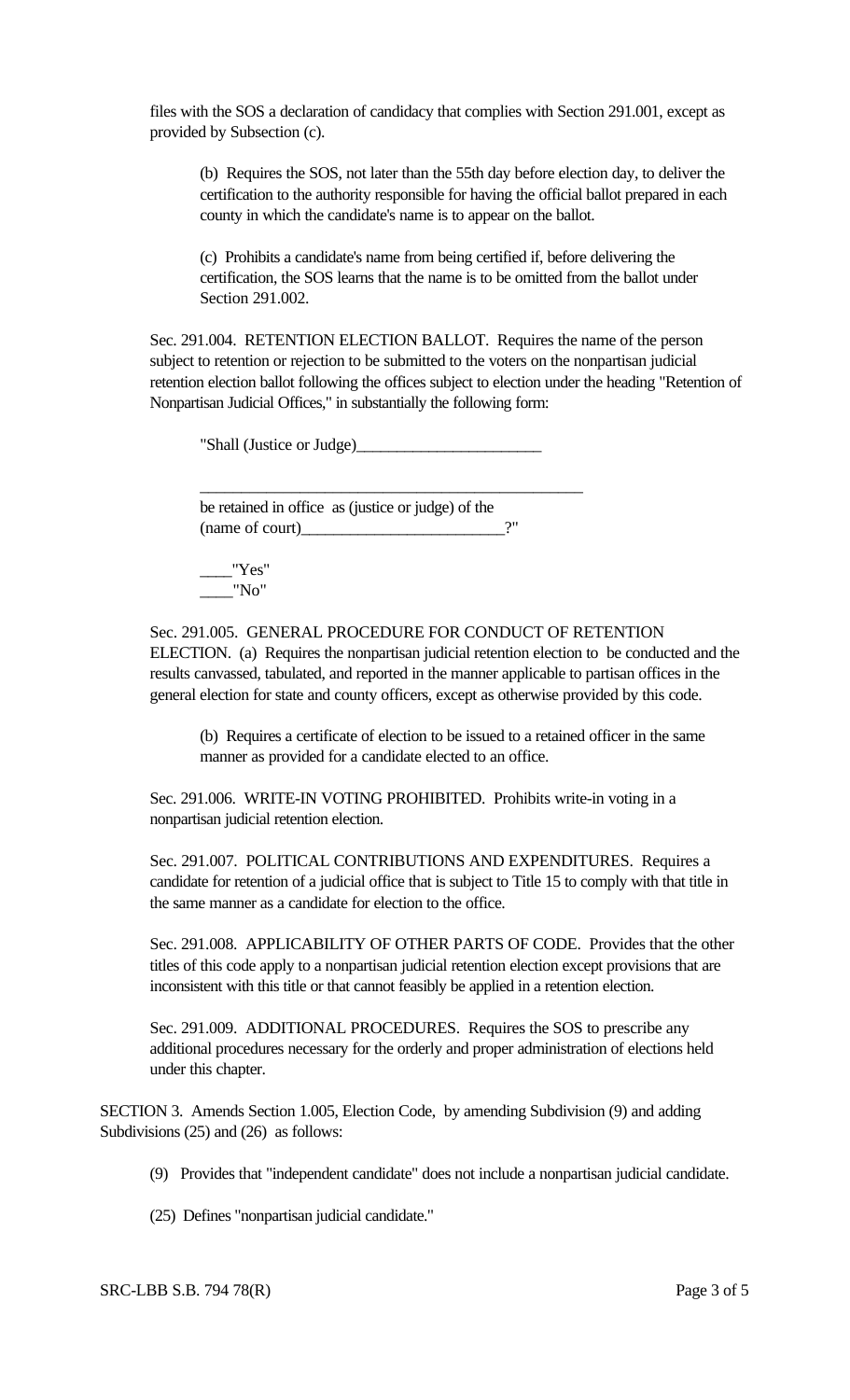(26) Defines "nonpartisan judicial retention election."

SECTION 4. Amends Section 41.002, Election Code, to require the general election for state and county officers, including the nonpartisan judicial retention election, to be held on the first Tuesday after the first Monday in November in even-numbered years.

SECTION 5. Amends Section 52.092, Election Code, by amending Subsections (a), (c), (d), and (h) and adding Subsection (f-1), as follows:

(a) Makes a conforming change.

(c) Deletes certain statewide judicial offices of the state government that are listed on the ballot for the general election for state and county officers.

(d) Deletes certain district judicial offices of the state government that are listed on the ballot for the general election for state and county officers.

- (f-1) Requires nonpartisan judicial retention election offices to be listed in the following order:
	- (1) chief justice, supreme court;
	- (2) justice, supreme court;
	- (3) presiding judge, court of criminal appeals;
	- (4) judge, court of criminal appeals;
	- (5) chief justice, court of appeals;
	- (6) justice, court of appeals;
	- (7) district judge;
	- (8) criminal district judge;
	- (9) family district judge.

(h) Requires the SOS to assign a place number to each position to be voted on at the nonpartisan judicial retention election for certain offices.

SECTION 6. Amends Section 145.003(b), Election Code, to make conforming changes.

SECTION 7. Section 145.005(a), Election Code, is amended to delete the phrase "under this chapter."

SECTION 8. Amends Section 172.021(e), Election Code, to delete Section 172.024 (a) (10) and (12) in reference to a specified candidate for an office.

SECTION 9. Amends Section 172.024(a), Election Code, to delete references to the filing fee for certain candidates for nomination in the general primary election. Redesignates Subdivisions (12)-(17) as (8)-(13).

SECTION 10. Amends Section 202.001, Election Code, to provide that this chapter applies to elective offices of the state and county governments except the offices of state senator and state representative, justice or judge of an appellate court and judge of a district court.

SECTION 11. (a) Provides that each appellate justice or judge or district judge in office January 1, 2004, unless otherwise removed as provided by law, continues in office subject to this section.

(b) Provides that each justice or judge listed in Subsection (a) of this section who is in office January 1, 2004, is subject to retention or rejection, in the manner provided by law for a justice or judge appointed to the office after the effective date of this Act, at the last general election preceding the expiration of the regular or unexpired term for which each was elected or appointed.